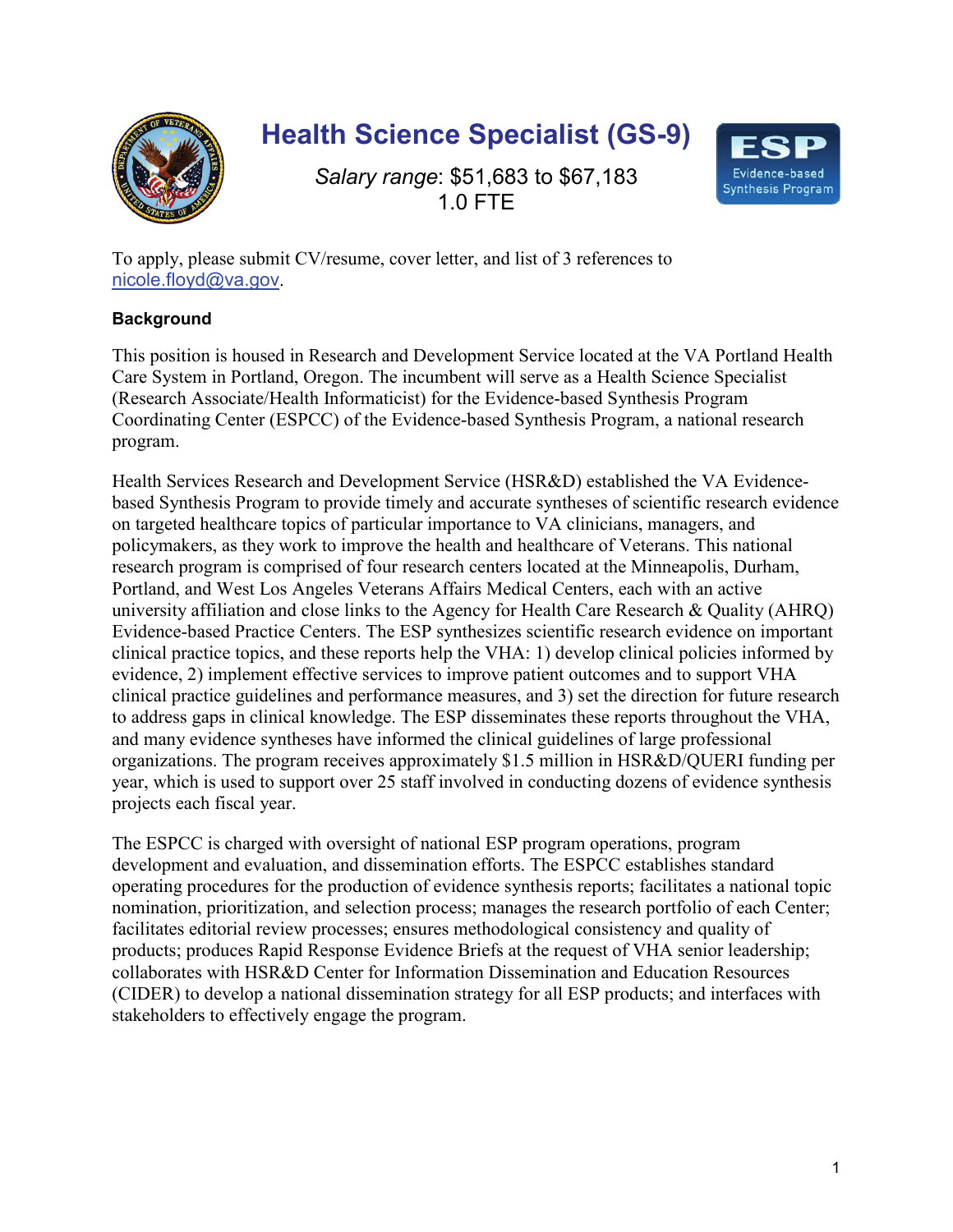## **Major Duties**

The Health Science Specialist's primary focus will be to support the conduct of Rapid Response Evidence Briefs and initial scoping of review topics for assignment to ESP Centers. Review topics often focus on health services delivery and policy and process of care and address the broader social issues among Veterans. Because of the emphasis on collaboration between VA operations and the evidence review team, ESP work products can have a strong impact on national policy.

Best-qualified candidates will have knowledge of the principles, practices, procedures, and techniques for conducting systematic reviews of scientific literature; ability to read and assess the internal validity and strength of evidence of scientific research studies; and proficiency with providing specialist information retrieval support for a wide range of health topics from a variety of scientific bibliographic databases across multiple platforms. Preference will be given to those with a master's degree in library sciences, public health, epidemiology, health policy, health services, medical anthropology, or behavioral sciences, and 3 years of experience working in a research setting.

| <b>KSAO'S or JOB ELEMENT</b>                                                                                                                                                                                              | <b>DUTIES</b>                                                                                                                                                                                                                                                                                                                                                                                                                                                                                                                                                                                                                                                                                                                                                              |  |
|---------------------------------------------------------------------------------------------------------------------------------------------------------------------------------------------------------------------------|----------------------------------------------------------------------------------------------------------------------------------------------------------------------------------------------------------------------------------------------------------------------------------------------------------------------------------------------------------------------------------------------------------------------------------------------------------------------------------------------------------------------------------------------------------------------------------------------------------------------------------------------------------------------------------------------------------------------------------------------------------------------------|--|
| Knowledge of the principles,<br>1.<br>practices, procedures, and<br>techniques for conducting<br>systematic reviews of scientific<br>literature.                                                                          | Assists PI in developing and refining Key Questions and<br>$\bullet$<br>inclusion/exclusion criteria for evidence synthesis reports.<br>Reviews abstracts and full texts of scientific research<br>$\bullet$<br>studies for inclusion/exclusion; extracting relevant data.<br>Assesses the internal validity of studies using pre-<br>$\bullet$<br>established quality/risk of bias criteria; assesses the<br>strength of the evidence using a structured tool.<br>Drafts components of evidence synthesis reports<br>$\bullet$<br>including: background, methods, results, data synthesis,<br>discussion, and executive summary for PI review.<br>Adjudicates peer review comments; makes appropriate<br>revisions to draft, and finalizes evidence synthesis report.     |  |
| 2.<br>Skill in providing specialist<br>information retrieval support for<br>developing and conducting<br>scientific literature and grey<br>literature searches on a variety of<br>health services and clinical<br>topics. | Plan and undertake specialized scoping searches to<br>$\bullet$<br>evaluate feasibility for potential systematic reviews (free-<br>text, subject headings, synonyms, related terms,<br>truncation, proximity operators, etc.).<br>Plan and undertake searches for the conduct of rapid<br>$\bullet$<br>response evidence synthesis reports.<br>Searches non-bibliographic database sources, to identify<br>$\bullet$<br>grey literature (eg, patient information, unpublished trials,<br>and other evidence synthesis).<br>Retrieves full-text articles and orders necessary<br>$\bullet$<br>documents from intra-library loan as needed.<br>Follows quality standards for searches; keeps abreast of<br>$\bullet$<br>the latest methodological developments in the field. |  |
| 3 <sub>1</sub><br>Skill in systematic review data<br>synthesis.                                                                                                                                                           | Data abstraction of scientific research studies                                                                                                                                                                                                                                                                                                                                                                                                                                                                                                                                                                                                                                                                                                                            |  |